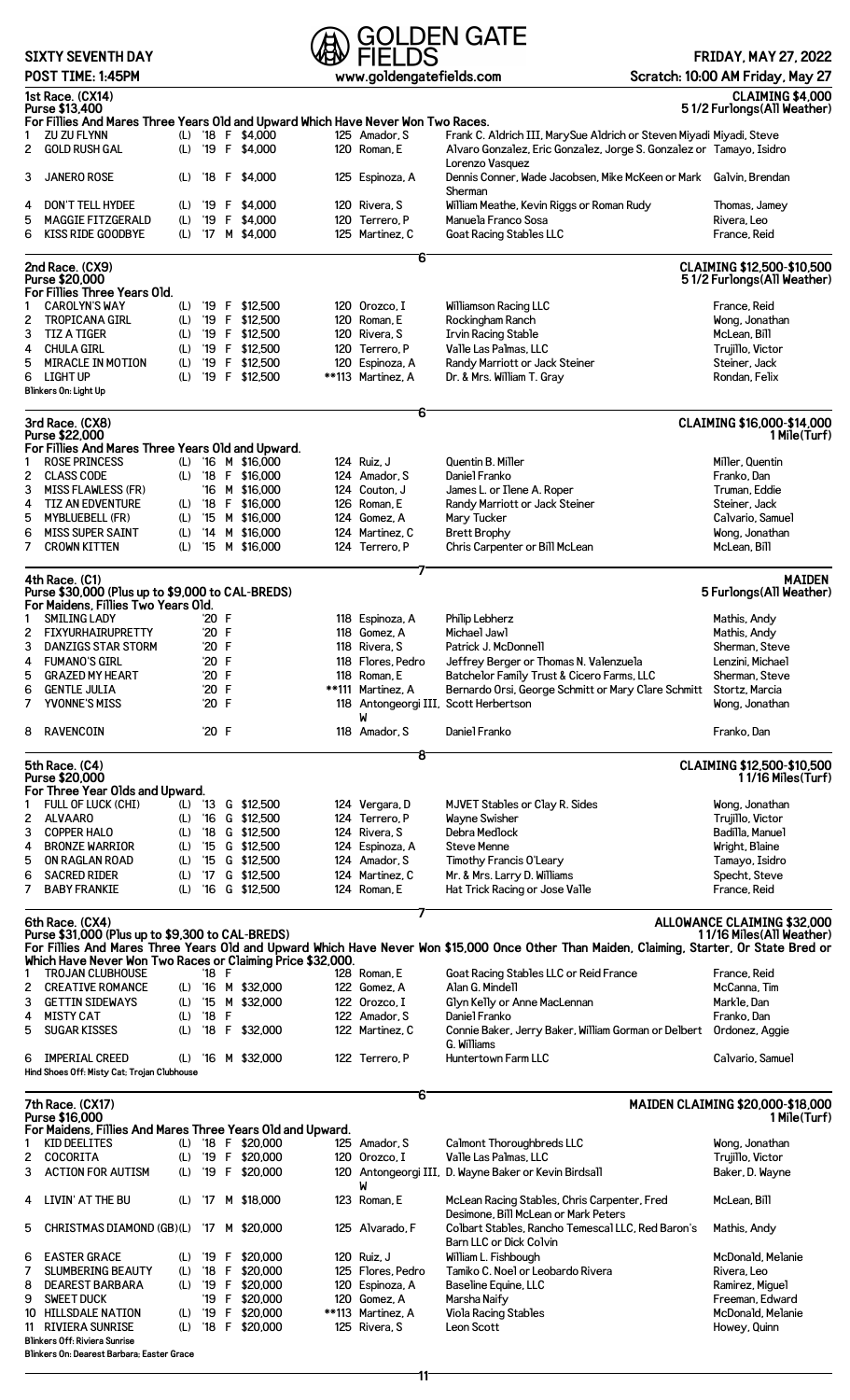### **SIXTY SEVENTH DAY**

# **POLDEN GATE**<br>POST TIME: 1:45PM<br>POST TIME: 1:45PM

#### **8th Race. (CS3) CLAIMING \$4,000 Purse \$14,000 1 Mile(All Weather) For Fillies And Mares Three Years Old and Upward Which Have Not Won A Race Since March 1 or Which Have Never Won Four Races.** 1 MIA SOLINA (L) '16 M \$4,000 125 Antongeorgi III, Samuel Calvario or Ana Fernandez Calvario, Samuel W 2 BRITE TAN (L) '17 M \$4,000 125 Flores, Pedro Shiloh Hall, Ted Merrill, Jamey R. Thomas or Troy Thomas Thomas, Jamey 3 SUMMER APPARITION (L) '16 M \$4,000 125 Martinez, C Albert & Kathleen Mattivi LLC France, Reid<br>1 FANTASTIC SECRET (L) '16 M \$4,000 125 Rivera, S Felix Rondan 4 FANTASTIC SECRET (L) '16 M \$4,000 125 Rivera, S Felix Rondan<br>5 NORTHERN ROSE (L) '16 M \$4,000 125 Terrero, P Rozamund Barclay Channel Rose (Trield, Duane 5 NORTHERN ROSE (L) '16 M \$4,000 125 Terrero, P Rozamund Barclay Offield, Duane 6 SLEW OF FASHION (L) '18 F \$4,000 125 Espinoza, A Baseline Equine, LLC Ramirez, Miguel 7 FIRE DIAMONDS (L) '17 M \$4,000 125 Herrera, C. Nancy Salas-Ibarra or Floriberta Trujillo **Hind Shoes Off: Fire Diamonds 7** Off Races:C2 - C3 - C5 - C6 - C7 - C8 - CS1 - CS2 - CX5 - CX6 - CX7 - CX10 - CX11 - CX12 - CX13 - CX15 - CX16 **Extra Races For Saturday, May 28, 2022 (Entries Close on Wednesday, May 25, 2022)** X3 EXTRA RACE NO 3<br>Purse \$32,000. (Plus up to \$9,600 to CAL-BREDS) For Fillies And Mares Three Years<br>Old and Upward Which Have Never Won \$15,000 Twice Other Than Maiden, Claiming,<br>Starter, Or State Bred or Which Have Never Three Year Olds 122 lbs. Older 126 lbs. Non-winners Of Two Races Since March 1 2 lbs. A Race Since Then 4 lbs. **CLAIMING PRICE \$62,500** (Maiden, Claiming And Starter Races For \$50,000 Or Less Not Considered In Allowances)<br> **X4** EXTRA RACE NO 4<br>
Purse \$22,000. (Plus up to \$2,640 to CAL-BREDS) For Fillies And Mares Three Years<br>
Old and Upward Which Have Started For A Claiming Price Of \$50,000 Or Less and<br>
Which Have Never Won Two Three Year Olds 122 lbs. Older 126 lbs. Non-winners Of Two Races Since March 1 2 lbs. A Race Since Then.<br>(One win for \$20,000 or less will not be considered when determining eligibility.)<br>FIVE AND ONE HALF FURLONGS(AII Weather)<br>STARTER ALLOWANCE<br>STARTER ALLOWANCE<br>Started For A Claiming Price 01 \$50,000 Or L **Races.<br>Weight.<br>Non-wii** Weight 122 lbs. Non-winners Of Two Races At A Mile Or Over Since March 1 2 lbs. Such A Race Since Then 4 lbs. (One win for \$20,000 or less will not be considered when determining eligibility) **ONE MILE(All Weather) X6 EXTRA RACE NO 6 CLAIMING Purse \$26,000. (Plus up to \$3,120 to CAL-BREDS) For Fillies And Mares Three Years Old and Upward.** Three Year Olds 122 lbs. Older 126 lbs. Non-winners Of A Race Since March 1 2 lbs. **CLAIMING PRICE \$25,000, if for \$22,500, allowed** 2 lbs. (Maiden, Claiming And Starter Races For \$20,000 Or Less Not Considered In Allowances) **FIVE AND ONE HALF FURLONGS(A11 Weather)**<br>Magazine S20,000. For Three Year Olds.<br>Purse \$20,000. For Three Year Olds. Weight 122 lbs. Non-winners Of A Race Since March 1 2 lbs. **CLAIMING PRICE \$12,500, if for \$10,500, allowed** 2 lbs. (Maiden, Claiming And Starter Races For \$10,000 Or Less Not Considered In Allowances)<br>FIVE AND ONE HALF FURLONGS(AII Weather)<br>TARTER ALLOWANCE<br>Which Have Started For A Claiming Price Of \$8,000 Or Less In 2019 - 2022.<br>Which Have Started For A Claiming Price Of \$8,000 Or Less In 2019 - 2022. Three Year Olds 122 lbs. Older 126 lbs. Non-winners Of Two Races Since March 1 2 lbs. A Race Since Then 4 lbs. (Maiden, Claiming And Starter Races For \$5,000 Or Less Not Considered In Allowances) **FIVE AND ONE HALF FURLONGS(All Weather) 29 EXTRA RACE NO 9**<br>Purse \$16,000. For Three Year Olds and Upward Which Have Not Won A Race Since<br>March 1 or Which Have Never Won Four Races. Three Year Olds 120 lbs. Older 125 lbs. **CLAIMING PRICE \$8,000, if for \$7,000, allowed** 2 lbs. (Claiming And Starter Races For \$6,250 Or Less Not Considered In Eligibility) **SIX FURLONGS(All Weather) X10 EXTRA RACE NO 10 STARTER ALLOWANCE Purse \$16,500. (Plus up to \$1,980 to CAL-BREDS) For Fillies And Mares Three Years Old and Upward Which Have Started For A Claiming Price Of \$6,250 Or Less In 2020 - 2022.** Three Year Olds 122 lbs. Older 126 lbs. Non-winners Of Two Races Since March 1 2 lbs. A Race Since Then 4 lbs. (Maiden, Claiming And Starter Races For \$5,000 Or Less Not Considered In Allowances) **SIX FURLONGS(All Weather)** STARTER ALLOWANCE<br>Purse \$15,500. (Plus up to \$1,860 to CAL-BREDS) For Fillies And Mares Three Years<br>Old and Upward Which Have Started For A Claiming Price Of \$4,000 Or Less In 2020<br>- 2022. Three Year Olds 122 lbs. Older 126 lbs. Non-winners Of Two Races Since March 1 2 lbs. A Race Since Then 4 lbs. (Maiden, Claiming And Starter Races For \$3,500 Or Less Not Considered In Allowances) **FIVE AND ONE HALF FURLONGS(All Weather) X12 EXTRA RACE NO 12 CLAIMING Purse \$13,000. For Fillies And Mares Three Years Old and Upward Which Have Never Won Two Races.** ATTENTION HORSEMEN: PLEASE CHECK THE OVERNIGHT TO ENSURE THAT YOUR HORSES HAVE BEEN PROPERLY ENTERED - BLINKERS, SHOES, GELDINGS, ETC. CHANGES CAN BE MADE BY CHANGE TIME IF NECESSARY. ATTENTION HORSEMEN: WHEN PAPERS ARE REGISTERED IN THE RACING OFFICE, MAKE SURE THE SEX OF YOUR HORSE CORRESPONDS WITH THE SEX ON THE PAPERS. THE MINIMUM FINE IS \$1,000. ALL GELDINGS MUST BE REPORTED TO THE RACING OFFICE \*PRIOR \* TO ENTRY TIME. ATTENTION HORSEMEN: 4-YEAR-OLD'S AND OLDER FIRST TIME STARTERS AND HORSES WHO HAVE NOT RUN FOR 365 DAYS OR MORE MUST RECORD A 5-FURLONG WORK IN FRONT OF THE VETERINARIAN AND HAVE BLOOD DRAWN BEFORE BEING ALLOWED TO ENTER INTO A RACE. THEY MUST RACE WITHIN 30 DAYS OF BEING REMOVED FROM THE VET'S LIST OR THEY WILL BE REQUIRED TO WORK AGAIN FOR THE VETERINARIAN. ATTENTION HORSEMEN: ANY HORSE THAT HAS NOT RACED IN 120 DAYS WILL REQUIRE AN EXAM WITHIN 14 DAYS OF ENTRY. PLEASE CONTACT THE RECEIVING BARN TO SCHEDULE. ATTENTION HORSEMEN: AMENDMENT TO CHRB RULE 1588. HORSE INELIGIBLE TO START IN A RACE. SUCH HORSE HAS NOT BEEN IN THE CARE OF A TRAINER LICENSED BY THE BOARD AND STABLED WITHIN A CHRB ENCLOSURE, INCLUDING AUXILIARY STABLING AREAS, FOR SEVEN CONSECUTIVE DAYS PRIOR TO THE RACE, EXCEPT FOR HORSES BEING SHIPPED DIRECTLY FROM ANOTHER RACING JURISDICTION. ATTENTION HORSEMEN: NO OPEN FLAMES OR BARBECUING IN THE BARN AREA. ATTENTION HORSEMEN: PLEASE CONTACT THE RACING OFFICE WITH YOUR LIST OF WORKERS 48 HOURS \*BEFORE\* WORKING YOUR HORSES. ATTENTION HORSEMEN: HORSES THAT HAVE BEEN OFF FOR 365 DAYS OR LONGER & 4 + UP FIRST TIME STARTERS CAN NOW ENTER INTO RACES "BLOOD PENDING." IF THE BLOOD DOES NOT COME BACK BY SCRATCH TIME OR THE BLOOD COMES BACK BAD, THE HORSE IS SUBJECT TO BE SCRATCHED. THIS CHANGE DOES NOT APPLY TO HORSES WHO ARE WORKING TO BE REMOVED FROM THE VET'S LIST. THOSE HORSES ARE STILL NOT ALLOWED TO ENTER "BLOOD **PENDING** ATTENTION HORSEMEN: ACCESS TO A DECK (FIRST FLOOR OF THE GRANDSTAND) WILL NOT BE ALLOWED UNTIL 45 MINS. PRIOR TO FIRST POST. ANYONE WISHING TO ACCESS THE BUILDING PRIOR TO THAT TIME MUST DO SO UPSTAIRS ON THE THIRD FLOOR UNTIL THAT TIME. ATTENTION HORSEMEN: EFFECTIVE IMMEDIATELY, 6 YEAR OLD NON-STARTERS WILL BE INELIGIBLE TO RACE AT GOLDEN GATE FIELDS. HORSES 11 YEARS OLD OR OLDER WILL BE INELIGIBLE TO RACE AT GOLDEN GATE FIELDS. ATTENTION HORSEMEN & HORSEWOMEN: THE STEWARDS HAVE MADE US AWARE THAT ENTRIES CAN NO LONGER BE TAKEN IF \*ALL\* WORKOUT REQUIREMENTS HAVE NOT BEEN SATISFIED BEFORE ENTRY. ATTENTION HORSEMEN: IT IS RECOMMENDED THAT ALL HORSES GET A FLU/RHINO (equine herpes) BOOSTER VACCINE IF THEY HAVE NOT HAD ONE WITHIN THE LAST 60-90 DAYS. ATTENTION HORSEMEN: IF YOU ARE WORKING A 2 YEAR-OLD TWO FURLONGS, PLEASE INCLUDE THEM ON YOUR WORKOUT LISTS THAT YOU SUBMIT TO THE RACING OFFICE. JOCKEY DANIEL VERGARA 120 WILL BE REPRESENTED BY AGENT BRENT HARMON (209) 781-5023

Three Year Olds.<br>CLAIMING PRICE \$3,200 .<br>(Maiden, Claiming And Starter Races For \$2,500 Or Less Not Considered In Eligibility)<br>FIVE AND ONE HALF FURLONGS(AII Weather)<br>MAIDEN CLAIMING<br>MAIDEN CLAIMING Weight 120 lbs. **CLAIMING PRICE \$12,500 SIX FURLONGS(All Weather) 14 EXTRA RACE NO 14 MAIDEN CLAIMING**<br>**Purse \$13,500. For Maidens, Fillies And Mares Three Years Old and Upward.** 

Three Year Olds 120 lbs. Older 125 lbs. **CLAIMING PRICE \$8,000 SIX FURLONGS(All Weather)**